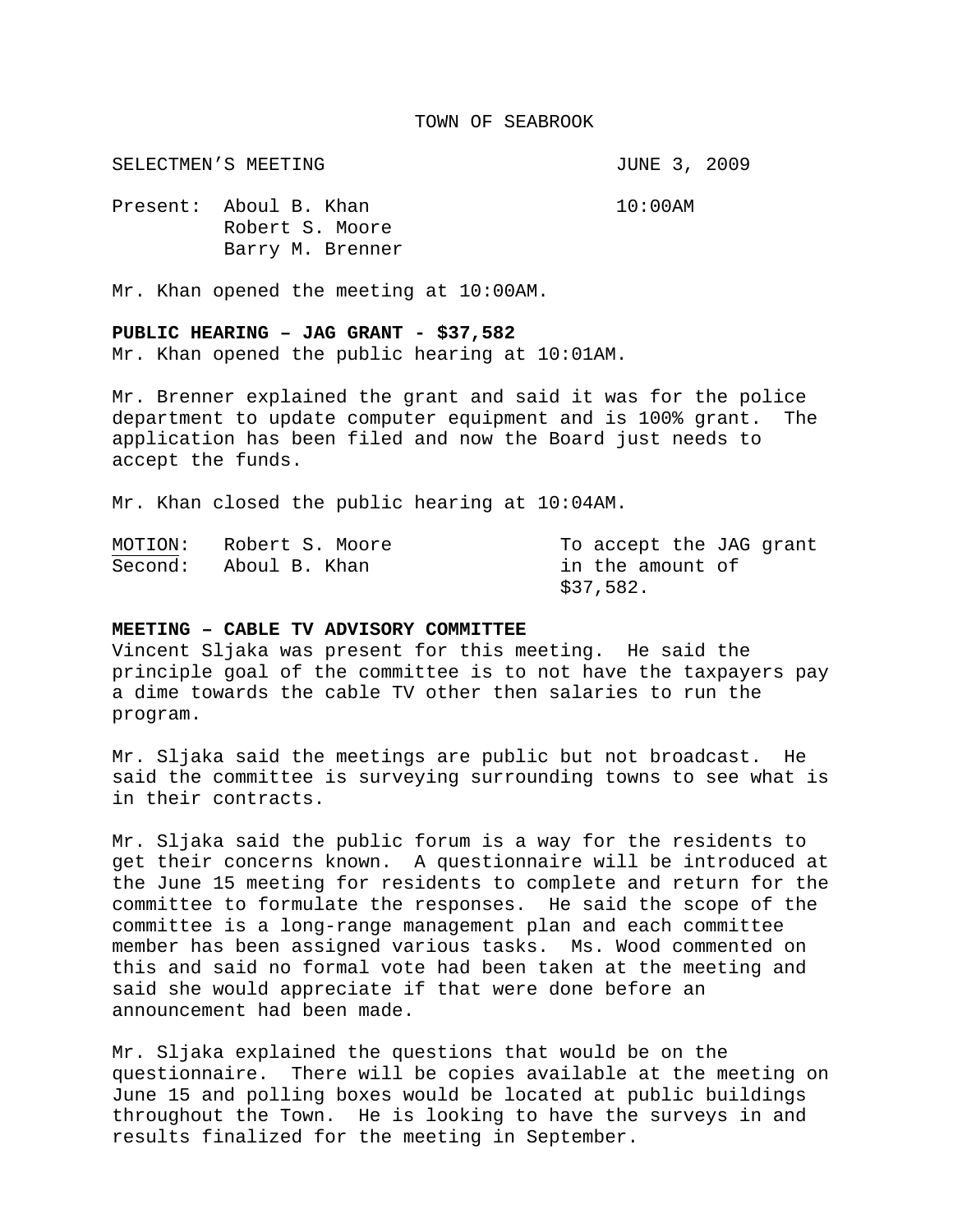SELECTMEN'S MEETING -2- JUNE 3, 2009

Paula Wood said a member has resigned so they are looking for new members. She also said that the committee would be making recommendations but the Selectmen would be negotiating the contract.

Vincent Sljaka left the meeting at 10:40AM.

## **MEETING – ATOMIC FIREWORKS**

Steve Carbone and Paul Garand were present for this meeting.

Mr. Carbone said when he first started this business he used storage containers. He doesn't feel it is fair to have firework businesses singled out for containers. He said the fire marshal and fire department employees agree that the storage containers are safer. His request is to be recognized as a grandfathered business.

Mr. Garand explained what the zoning ordinance reads and allows for the fireworks business. He said the Town Manager sent a letter in 2004 regarding the container and as of May 29, 2009 they cannot get a permit without it being grandfathered or the containers removed.

Mr. Garand explained the photos he has in the file do not show storage containers on site. He said part of the conditions with the zoning board was that Mr. Carbone was to go to the planning board for the containers and he has not done that. Mr. Garand said he follows through with this he could apply for temporary storage containers but they would need to be applied for every year. Mr. Garand said the issue today is to get his permit approved.

There was discussion on the industrial zone and commercial zone. There was also discussion on being grandfathered and what Mr. Carbone needs to show so that Mr. Garand could update his files.

Mr. Brenner said an agreement was sent to Mr. Carbone for a year extension to allow him to go to the planning board and start on a resolution to the storage containers. Mr. Garand explained what Mr. Carbone would need to do to get approval from the planning board and zoning for the temporary storage containers.

Mr. Garand said if all the businesses came in at the time of the enforcement letter it could have had an impact.

Mr. Carbone is willing to agree to start the process by going to the planning board but not that the building would be built.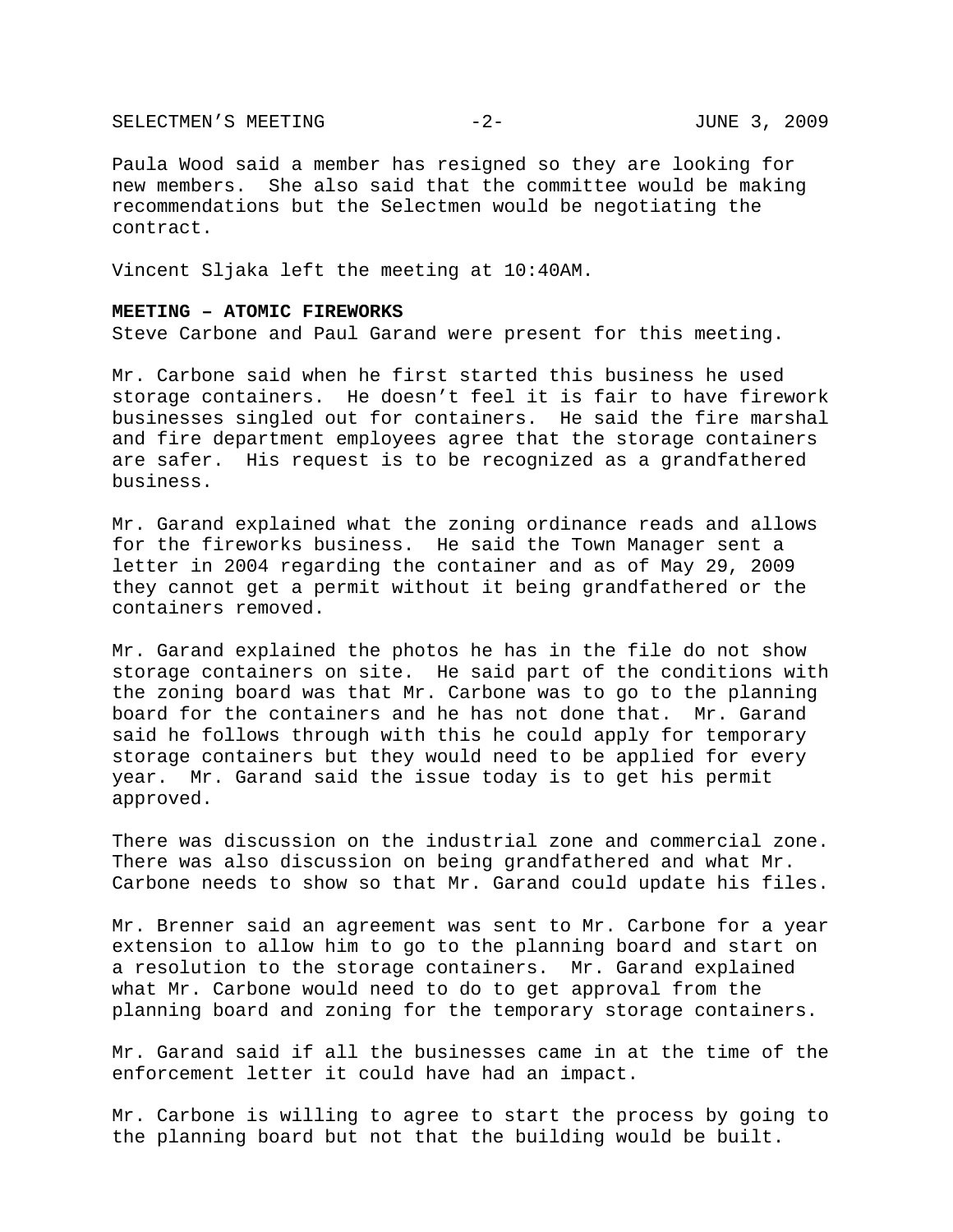SELECTMEN'S MEETING -3- JUNE 3, 2009 MOTION: Aboul B. Khan To have Code Enforcement Second: Robert S. Moore ... ... draft a letter with a plan of action by agree ment with Steve Carbone and to allow pop containers with action and approval by planning board in the near future so that the Selectmen can approve the permit.

Steve Carbone and Paul Garand left the meeting at 11:20AM.

# **MONTHLY MEETING – EMERGENCY MANAGEMENT**

Joseph Titone was present for his monthly meeting.

R.E.R.P. Grant – has been applied for.

Seminar – this is a 3-day seminar and Mr. Titone will be attending for the emergency management drill to come.

Training- is in the fall for the duties of the call center.

Joseph Titone left the meeting at 11:24AM.

## **MONTHLY MEETING – LIBRARY**

Ann Robinson was present for her monthly report.

Storytime- hours have changed for the summer months.

Ms. Robinson went through the list of events for the summer for children, young adults and adults. A complete is available on the website.

Computer Tutoring Service – is still available and only need to call for an appointment.

DVD'S – were borrowed for 2-weeks but have recently changed to 1-week due to the demand.

Mr. Khan thanked Ms. Robinson for her hospitality in hosting the RPC Meeting in May.

Ann Robinson left the meeting at 11:32AM.

## **MONTHLY MEETING – PUBLIC WORKS**

John Starkey was present for his monthly report.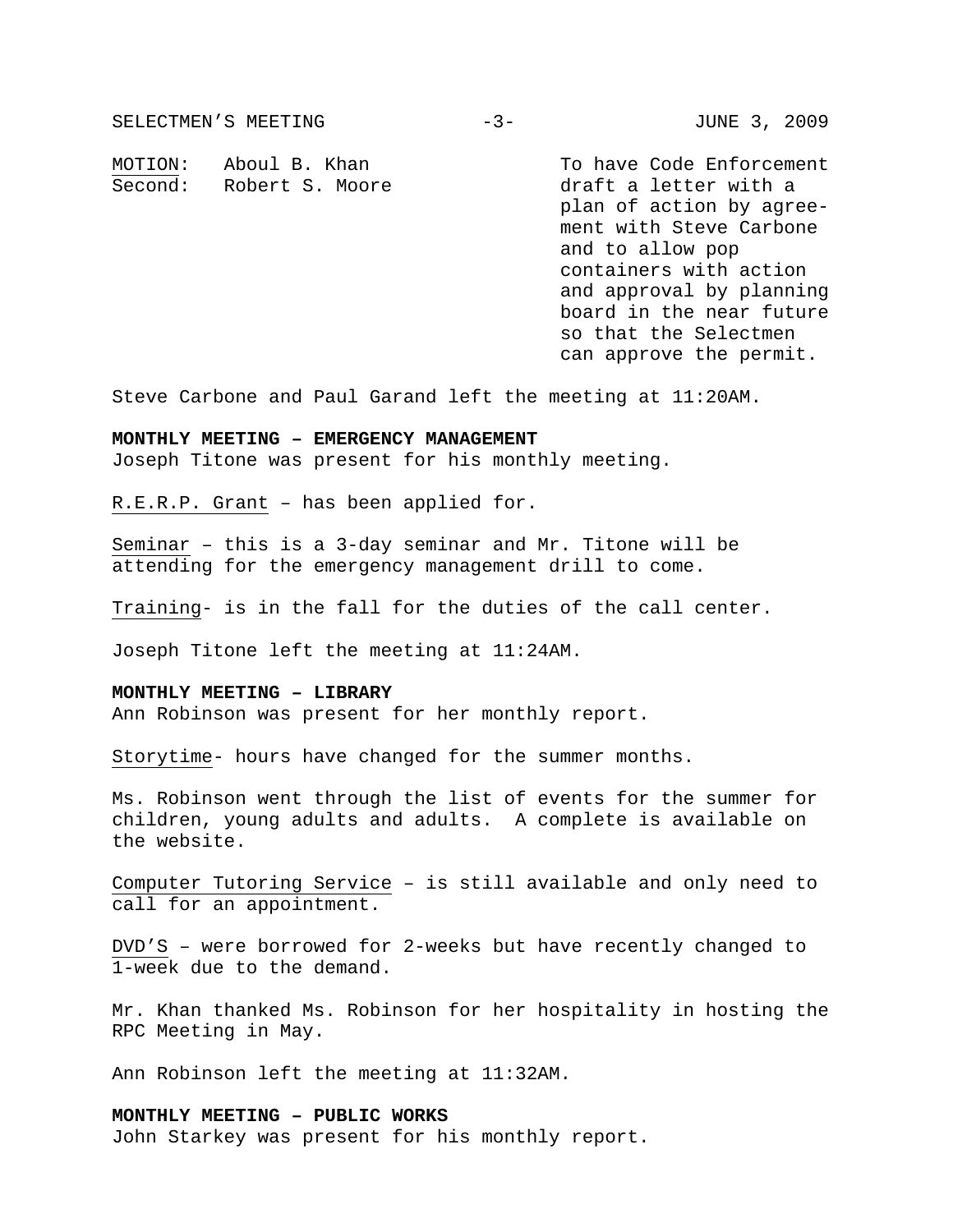SELECTMEN'S MEETING  $-4 -$  JUNE 3, 2009

Mr. Starkey said his crew assisted the sewer department with inground intake on Centennial Street.

Waste Management – there will be no increase this year to get rid of refuse. He said this would be a savings to the budget.

Harborside Park Project – have applied for federal funds and received a grant. The first phase is to replace the chain link fence. He said the other phases would include making improvements to the section with the asphalt and access to the fishing area; walking paths to picnic tables; park benches for viewing of harbor and last phase would be a gazebo where they could have some type of entertainment.

Mr. Starkey suggests having a couple of gates with the new fencing. He gave suggestions as to where he thinks they should be located.

There was general discussion on getting additional funds to clean up the area.

The Selectmen had a couple of suggestions to change the fence area and this was discussed.

Paula Wood asked if they were going to have another entrance onto the road and they would need to get permits from the state. Mr. Starkey said he is only looking to have it for the rubbish truck so doesn't believe it would need a permit.

There was general discussion on replacing the pilings and that it is a long-term capital improvement project.

Mr. Starkey solicited several quotes for fencing and is recommending the low quote of \$12,770, which would leave about \$31K. If they were to add additional gates the cost would increase a little.

Paving – Mr. Starkey said they have \$80K in funding and suggests they only spend the \$80K and not the funds the Town was promised. He would suggest paving Farm Lane that would cost about \$63K. He would suggest using the remaining funds to start paving Lower Collins Street from Whip-Poor-Will to Lower Collins. He said if they don't start doing something on Lower Collins Street they would have to reconstruct the road.

Board asked to have more information on the Harborside Park Project for the next meeting.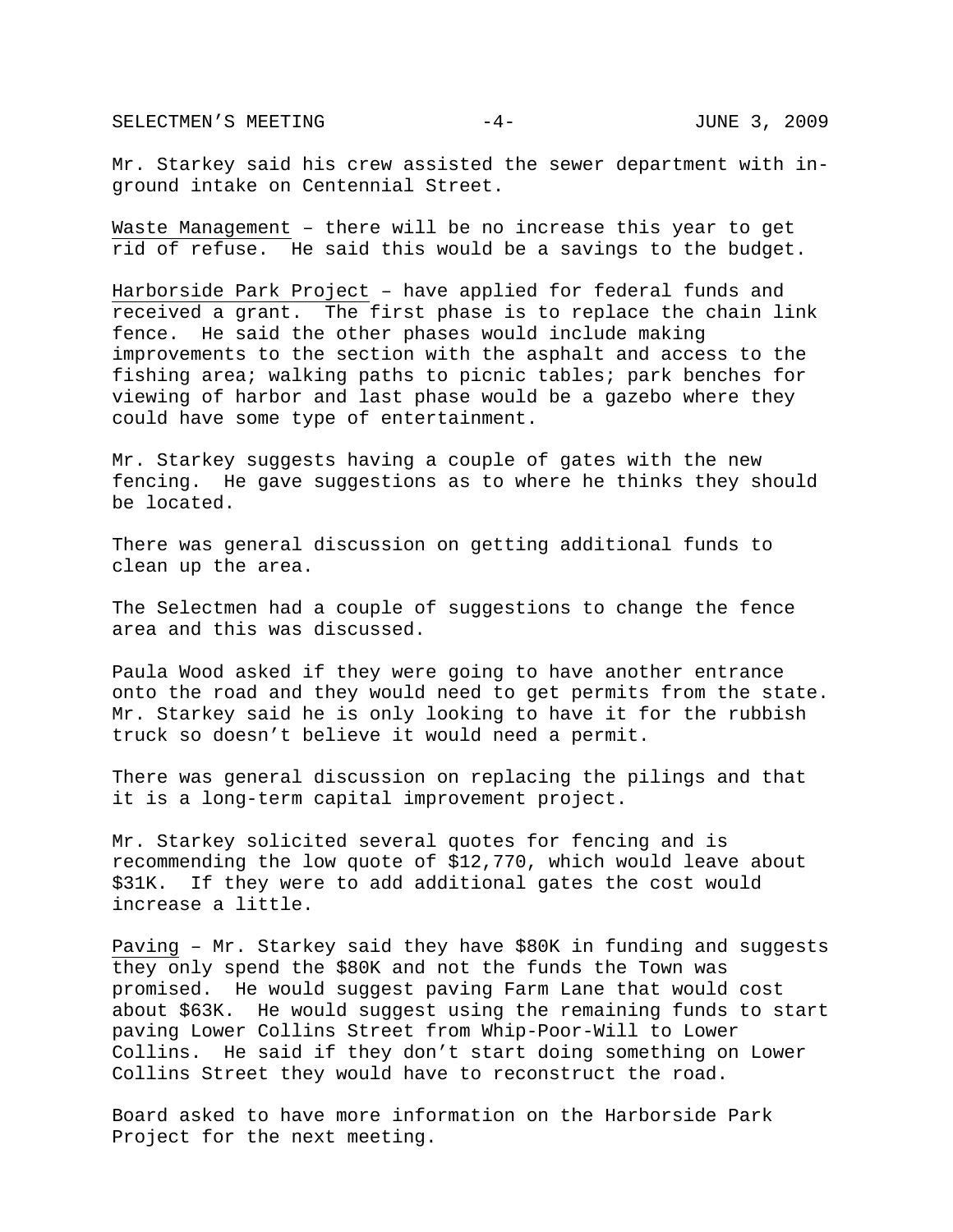SELECTMEN'S MEETING -5- CONSTRUCTION -5- JUNE 3, 2009

John Starkey left the meeting at 12:30PM.

## **ACCEPTANCE OF GAS GRILL FROM COASTAL HARDWARE**

| MOTION: | Robert S. Moore | To accept the grill for |
|---------|-----------------|-------------------------|
| Second: | Aboul B. Khan   | the public works        |
|         |                 | department.             |

## **PREVIOUS MINUTES – MAY 20 PUBLIC**

| MOTION: | Robert S. Moore       | To adopt the minutes of |
|---------|-----------------------|-------------------------|
|         | Second: Aboul B. Khan | $5/20$ public.          |

#### **PREVIOUSLY SIGNED PERMITS**

Mr. Moore read the list of previously signed permits (see attached).

MOTION: Robert S. Moore To approve the permits. Second: Aboul B. Khan

#### **HYDRANT FLOW TEST – 8 LONDON LANE**

| MOTION: | Robert S. Moore       | To approve and sign the |
|---------|-----------------------|-------------------------|
|         | Second: Aboul B. Khan | hydrant flow test.      |

## **SEWER SERVICE APPLICATION**

Todd Boyle – 126 Walton Road - \$100

MOTION: Robert S. Moore To approve and sign the Second: Aboul B. Khan sewer application.

## **YIELD TAX LEVY - \$174**

| MOTION: | Robert S. Moore       | To approve and sign the |
|---------|-----------------------|-------------------------|
|         | Second: Aboul B. Khan | yield tax levy.         |

## **RENEWAL OF SPECIAL RESIDENT PERMIT**

Linda Peterson – 90 Portsmouth Avenue

MOTION: Robert S. Moore To approve and sign the Second: Aboul B. Khan renewal permit.

## **HAWKERS & PEDDLERS PERMITS**

Richard Hutchins – 2 Food Carts Summertime Ice Cream/Sonny Boy – Ice Cream Truck

| MOTION: | Robert S. Moore | To approve and sign all |
|---------|-----------------|-------------------------|
| Second: | Aboul B. Khan   | hawkers & peddlers      |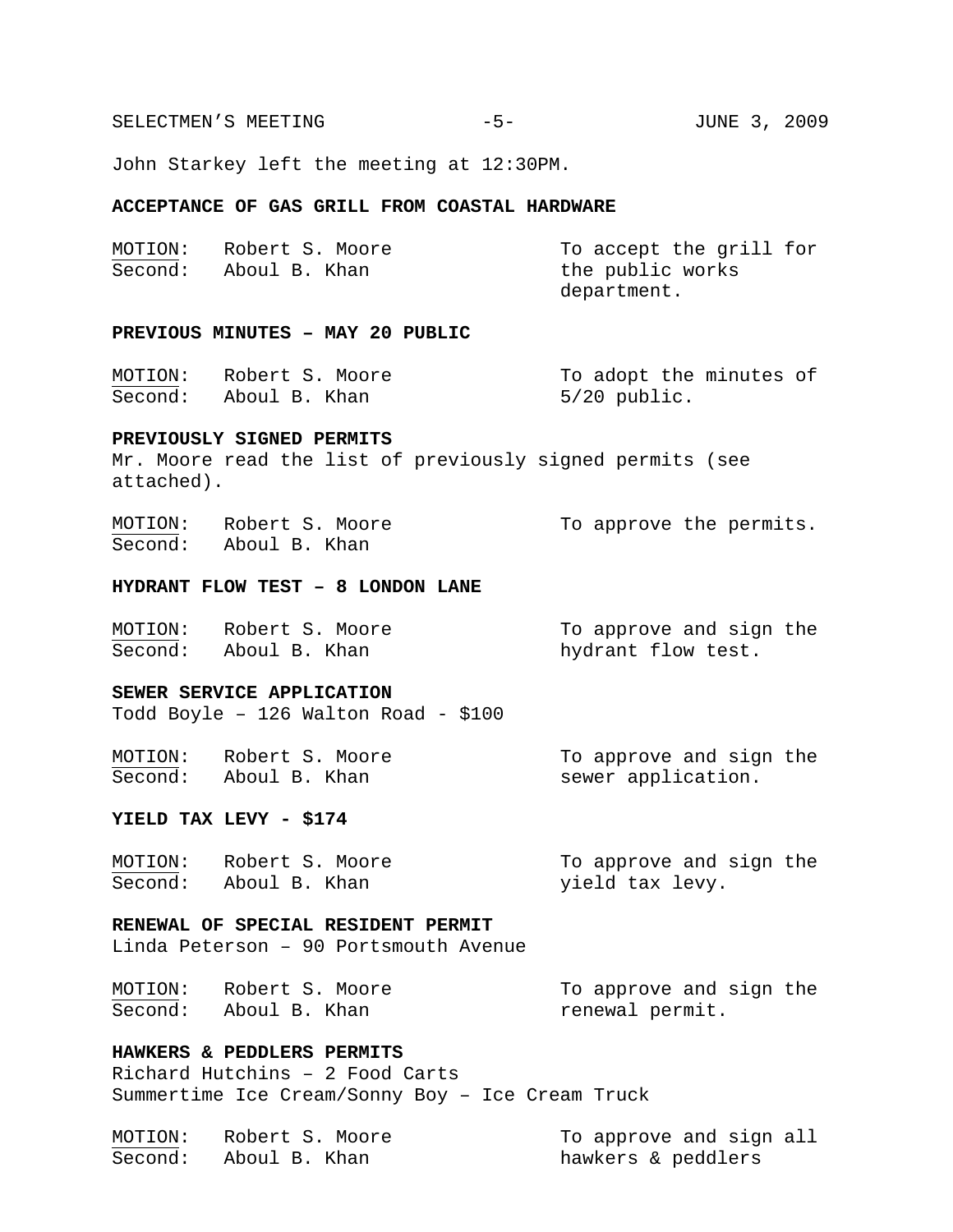SELECTMEN'S MEETING -6- JUNE 3, 2009

Permits.

#### **NEW BUSINESS LICENSES**

Eastman's Fish Market LLC – 210 Ocean Blvd. WFD Company LLC – 155 Batchelder Road Shung Feng Chinese Restaurant – 443 Lafayette Road

| MOTION: | Robert S. Moore       | To approve and sign all |
|---------|-----------------------|-------------------------|
|         | Second: Aboul B. Khan | new business licenses.  |

#### **RENEWAL BUSINESS LICENSES**

Merrilee Dockside Dining – 4B River Street Charles P. Blouin Inc. – 203 Route 107

| MOTION: | Robert S. Moore | To approve and sign both |
|---------|-----------------|--------------------------|
| Second: | Aboul B. Khan   | renewal business         |
|         |                 | Licenses.                |

#### **FIREWORKS PERMITS**

Fireworks Over The Border – 443 Route 286 Fantasy Fireworks Inc. – 571 Lafayette Road Rockingham Fireworks Mfg. & Display Co. Inc. – 780 Lafayette Rd. Rudy Fireworks Enterprises Inc. – 919 Lafayette Road

| MOTION: | Robert S. Moore       | To approve and sign all |
|---------|-----------------------|-------------------------|
|         | Second: Aboul B. Khan | fireworks permits.      |

## **COMMENTS FROM MEMBERS OF BOARD OF SELECTMEN**

Mr. Moore commented that the planning board denied phase II of the DDR project but phase I is still ongoing.

The bid for the water main on I-95 has been awarded but there is a delay due to getting the pipe. Mr. Brenner said the order has been placed but will take about 4-weeks.

Mr. Khan said the budget committee is requesting information and he will bring more information back after the next meeting.

MOTION: Aboul B. Khan To adjourn the meeting Second: Robert S. Moore at 12:40PM.

Meeting adjourned at 12:40PM. Minutes taken by Kelly J. O'Connor.